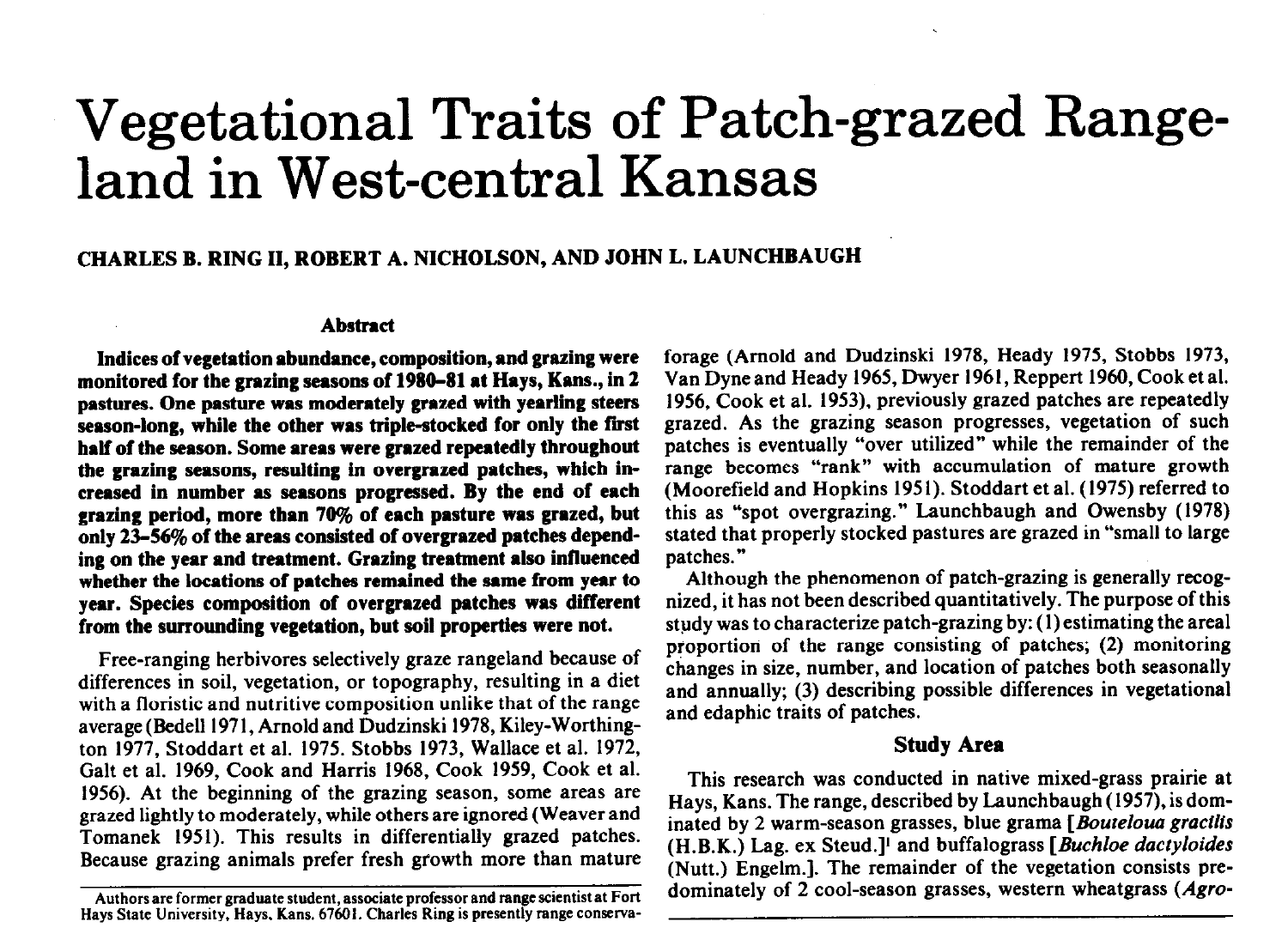Table 1. Percent floristic composition of the season-long stocked (SLS) pasture and intensive-early stocked (IES) pasture.

|                                 |           | <b>SLS</b> |           |           |           |      |      |           | <b>IES</b> |           |            |            |      |  |  |
|---------------------------------|-----------|------------|-----------|-----------|-----------|------|------|-----------|------------|-----------|------------|------------|------|--|--|
|                                 | 1980      | 1981       |           |           |           |      | 1980 |           | 1981       |           |            |            |      |  |  |
|                                 | 19<br>Oct | May        | 6<br>June | ۰<br>July | 18<br>Aug | Oct  | mean | 11<br>Oct | May        | 19<br>May | 10<br>June | 30<br>June | mean |  |  |
| blue grama <sup>1</sup>         | 32.6      | 30.7       | 38.2      | 39.6      | 42.4      | 46.4 | 38.3 | 45.0      | 49.9       | 47.9      | 44.6       | 50.2       | 47.5 |  |  |
| buffalograss                    | 35.3      | 25.7       | 29.5      | 31.7      | 36.3      | 33.5 | 32.0 | 31.5      | 30.1       | 31.5      | 37.4       | 35.3       | 33.2 |  |  |
| western wheatgrass <sup>1</sup> | 14.7      | 20.3       | 11.8      | 12.9      | 11.8      | 10.8 | 13.7 | 12.6      | 6.7        | 8.9       | 7.0        | 6.9        | 8.4  |  |  |
| Japanese brome                  | 14.2      | 19.7       | 12.1      | 8.8       | 5.7       | 4.1  | 10.8 | 6.5       | 6.5        | 4.5       | 3.4        | 2.7        | 4.7  |  |  |
| sedges                          | 0.7       | 2.0        | 3.0       | 3.9       | 1.6       | 2.2  | 2.2  | 2.1       | 2.2        | 3.3       | 4.6        | 3.5        | 3.1  |  |  |
| red three-awn                   | 1.0       | 0.7        | 1.2       | 0.7       | 1.3       | 1.3  | 1.0  | 0.9       | 2.5        | 1.6       | 1.6        | 0.8        | 1.5  |  |  |
| other species                   | 1.5       | 0.9        | 4.2       | 2.4       | 0.9       | 1.7  | 2.0  | 1.4       | 2.2        | 2.3       | 1.4        | 0.6        | 1.6  |  |  |

<sup>1</sup>Under H<sub>o</sub>: IES-SLS=0, p=0.0285

pyron smithii Rydb.) and Japanese brome (Bromus japonicus Thunb.), and several miscellaneous grasses and forbs. Except for occasional shallow, poorly drained depressions, the topography is nearly flat to gently sloping. Soils are deep, well-drained silt-loams (Harney series: fine, montmorillonitic, mesic, Typic Argiustolls) formed from calcareous, medium-textured loess (Glover et al. 1975). The climate, although highly variable, is characterized by generally moist, cool springs; hot, often dry summers; mild autumns; and mild to cold winters. Yearly average precipitation is 57.7 cm (22.7 in.) with most of it received in spring and early summer. Extremes in weather frequently occur, thus greatly altering the growing season. The summer of 1980 was hotter and drier than average, and the beginning of spring 1981 was earlier than average. In general, there was adequate soil water for plant growth each spring and early summer, followed by mid-summer drought.

The research area consisted of two 12.65-ha (31.25-acre) pastures with contrasting treatments of grazing by yearling steers (stocked 1 May 1980 and 15 April 1981). One treatment was season-long stocked (SLS) at the normal, moderate rate of 1.42 ha (3.50 acres) per head for approximately 150 days. The other treatment was intensive-early stocking (IES) similar to treatments described by Owensby and Smith (1975). Grazing was the first 75 days only, at 3 times the normal rate [0.47 ha (1.17 acres) per head].

#### **Materials and Methods**

Data were collected during the grazing seasons of 1980 and 1981 using several methods to quantify patch-grazing characteristics. The step-point technique developed by Evans and Love (1957) was modified to record, at each pin placement, plant species, plant height, grazed or ungrazed condition of the plant, and overgrazed or undergrazed condition of the vegetation. Areas that contained virtually no residue from the previous year and with nearly all available forage consumed defined overgrazed patches, whereas areas that were ungrazed to moderately grazed were called undergrazed patches. Points were placed systematically and were examined on 6 occasions in the SLS pasture and on 5 occasions in the IES pasture. The Kruskal-Wallis test (Sokal and Rohlf 1981) was

used to estimate statistical significance of differences. A twosample t-test, independent for each species, was used to estimate the statistical significance of plant height differences between overgrazed and undergrazed patches.

To estimate the size, variability and proportion of patches under season-long grazing, intercept lengths of overgrazed and undergrazed patches were recorded at the end of both grazing seasons, on 35 temporary, systematically located 15-m line transects. To allow for yearly comparison between treatments, intercept lengths of patches also were recorded on permanent line transects (12, 15-m transects in the IES pastures; 15, 15-m transects in the SLS pasture). These were located in selected patch-grazed areas, then after livestock were removed each year, locations of overgrazed patches were recorded. Chi-square contingency analysis was used to assess association between location of patches in both years. Cole's index (Cole 1949) was calculated to indicate whether the association was positive or negative. To characterize seasonal changes, intercept lengths of overgrazed patches were recorded periodically throughout the grazing season on an additional 15, 15-m transects placed systematically in each pasture. Analysis of variance was used to estimate statistical differences in the size, number, and location of patches among sampling dates and transects during the grazing periods. An area that appeared typical of patch grazing ( $15 \times 15$ m) in the SLS pasture was mapped at the end of the 1981 grazing season to depict configuration of overgrazed and undergrazed patches.

Residual standing crop on overgrazed and undergrazed patches in the SLS pasture at the end of grazing in 1980 was estimated with 25 paired,  $1/8$ -m<sup>2</sup> clipped plots. A paired *t*-test was used to assess statistical differences.

Soils of selected adjacent overgrazed and undergrazed patches were sampled with a hydraulic probe to a depth of  $1.2$  m  $(4.0$  ft.). Cores from contrasting patches were composited by horizon (A,  $B_2$ ,  $B_3$ , C) for standard textural (sand, silt, clay) and chemical (P, K,  $OM, NH<sub>4</sub>, NO<sub>3</sub>, pH)$  analyses. Chemical tests were performed by the Soils Testing Laboratory, Kansas State University, Manhattan. Bulk density of the first  $7.6 \text{ cm}$  (3.0 in.) of topsoil was mea-

Table 2. Percent floristic composition of overgrazed patches (OP) and undergrazed patches (UP) in the season-long stocked (SLS) and intensive-early stocked (IES) pastures.

| <b>Species</b>                  |              | <b>SLS</b> |            |      |            |      |  |
|---------------------------------|--------------|------------|------------|------|------------|------|--|
|                                 | 19 Oct. 1980 |            | 1 Oct 1981 |      | 8 Aug 1980 |      |  |
|                                 | ОP           | UP         | <b>OP</b>  | UP   | <b>OP</b>  | UP   |  |
| blue grama                      | 29.4         | 34.7       | 39.0       | 48.6 | 48.4       | 40.7 |  |
| buffalograss <sup>1</sup>       | 54.7         | 22.5       | 44.7       | 30.2 | 39.2       | 21.7 |  |
| western wheatgrass <sup>1</sup> | 8.6          | 18.7       | 5.7        | 12.3 | 8.5        | 18.0 |  |
| Japanese brome                  | 2.0          | 22.2       | 5.7        | 3.6  | 1.6        | 12.9 |  |
| other species                   | 5.3          | 1.9        | 4.9        | 5.3  | 2.4        | 6.7  |  |

<sup>1</sup>H<sub>o</sub>: UP-OP=0, p=0.0495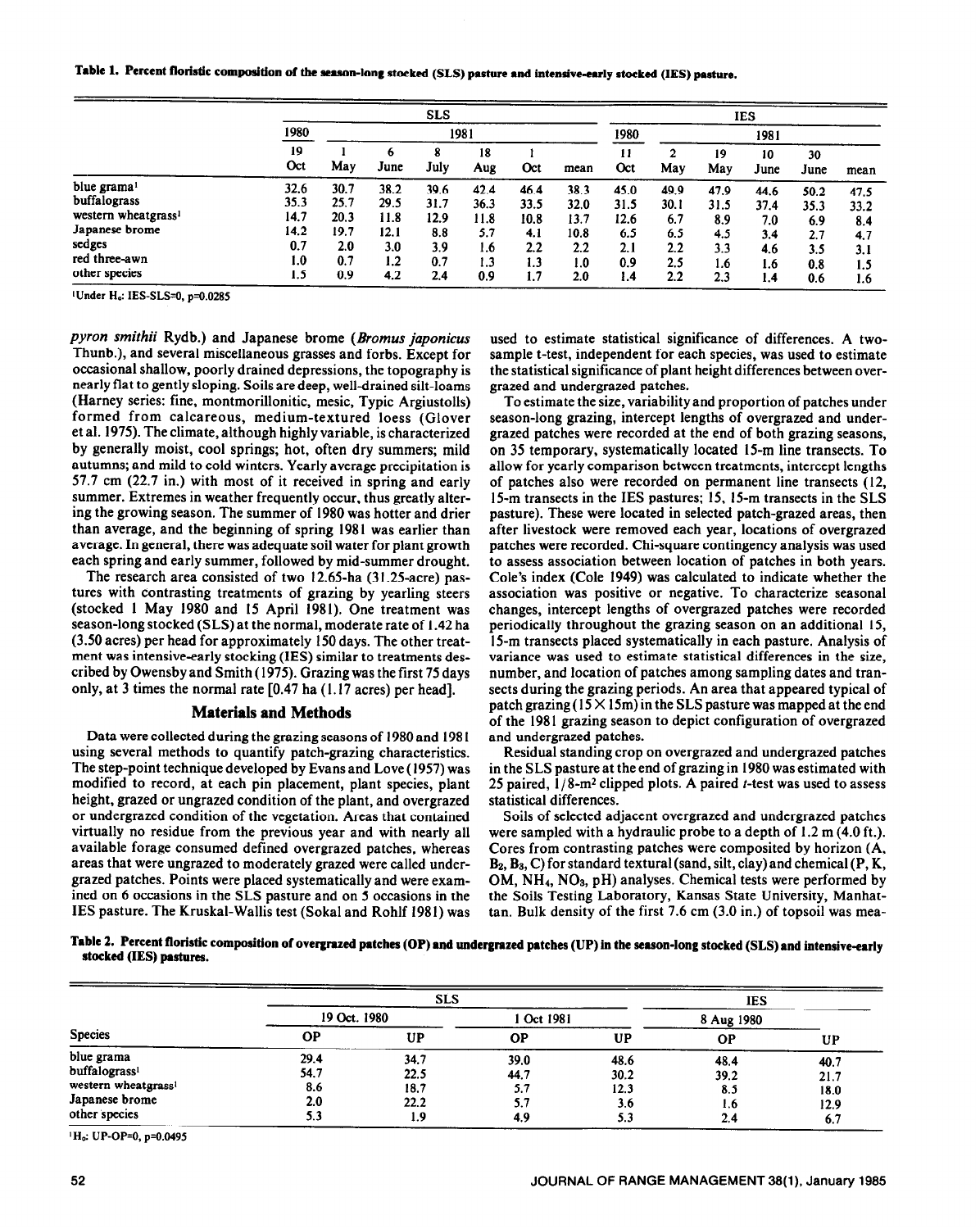sured in both overgrazed and undergrazed patches. Multivariate analysis of variance was used to assess statistical differences.

#### **Results**

Floristic composition of the 2 treatments differed significantly, with the IES pasture having more blue grama and less western wheatgrass than the SLS pasture (Table 1). Floristic composition of the patches also differed significantly (Table 2), with overgrazed patches having more buffalograss and less western wheatgrass than undergrazed patches. The amount of Japanese brome was less in the overgrazed patches, but not statistically significant.

Area grazed increased throughout the 1981 grazing season until 75% of the IES pasture had been grazed at least once by the time livestock were removed (Fig. 1). Surface configuration of an area in the SLS pasture was typical of patch grazing at the end of the 1982 season (Fig. 2). Transect data (Fig. 3) showed that the propor-



Fig. 1. *Proportion of the range being grazed to some extent in the seasonlong stocked (SLS) and intensive-early stocked (IES)pastures during the 1981 grazing season.* 



Fig. *2. A typicalpatch-grazedarea at the end of the 1981* grazing **season** *in the season-long stocked pasture (Black = overgrazed patches).* 



Fig. 3. *Changes* in *proportion (A), size (B), and number (C)of overgrazed*  patches in a selected area of the season-long stocked pasture during the *1981 grazing season.* 

tion of the range consisting of overgrazed patches increased gradually throughout the growing season. Number of intercepts differed significantly among both transects (P=O.OOO I) and sampling dates (p=O.OOOl). Intercept length (size) differed significantly among transects (p=O.OGOI) but not among sampling dates. Mean intercept lengths of overgrazed patches derived from 35 temporary line transects in the SLS pasture were 137 and 185 cm at the end of the 1980 and 1981 grazing seasons, respectively. Mean intercept lengths derived from permanent transects in the IES pasture were 55 and 88 cm. Thus, mean intercept lengths in SLS were 82 and 97 cm greater than IES in 1980 and 1981, respectively.

By the end of the 1980 growing season, essentially all available forage was utilized (overgrazed) on  $56\%$  of the IES pasture,  $7\%$  was selectively grazed to a lesser extent (lightly to moderately), and the remainder not at all. Data from permanent transects suggested that the same proportion was overgrazed in 198 I. In the SLS pasture, the manner in which the livestock utilized the forage varied considerably between 1980 and 1981, as shown by estimates from steppoint sampling. Livestock overgrazed 40% of the area and lightly to moderately grazed an additional 8% in 1980; however, they overgrazed only 23% and lightly to moderately grazed an additional 53% in 198 I. Transects also showed that more of the pasture consisted of overgrazed patches in 1980 (34%) than in 1981 (27%), but the difference was less than estimates from step-points.

Contingency analysis (Table 3), revealed the influence of grazing treatments on patch-grazing. Of the 10,623 intercept intervals that were in the overgrazed category at the end of the 1980 grazing season in the SLS treatment, 6,039 (57%) were overgrazed at the end of the 1981 season. Of the total intercepts that were undergrazed in 1980, 86% remained undergrazed in 1981. Less than  $28\%$  $[(4,584+1,609)/22,500]$  of the intercepts changed category from 1980 to 1981. Locations of patches in 1980 and in 1981 were significantly associated as shown by a very large Chi-square value;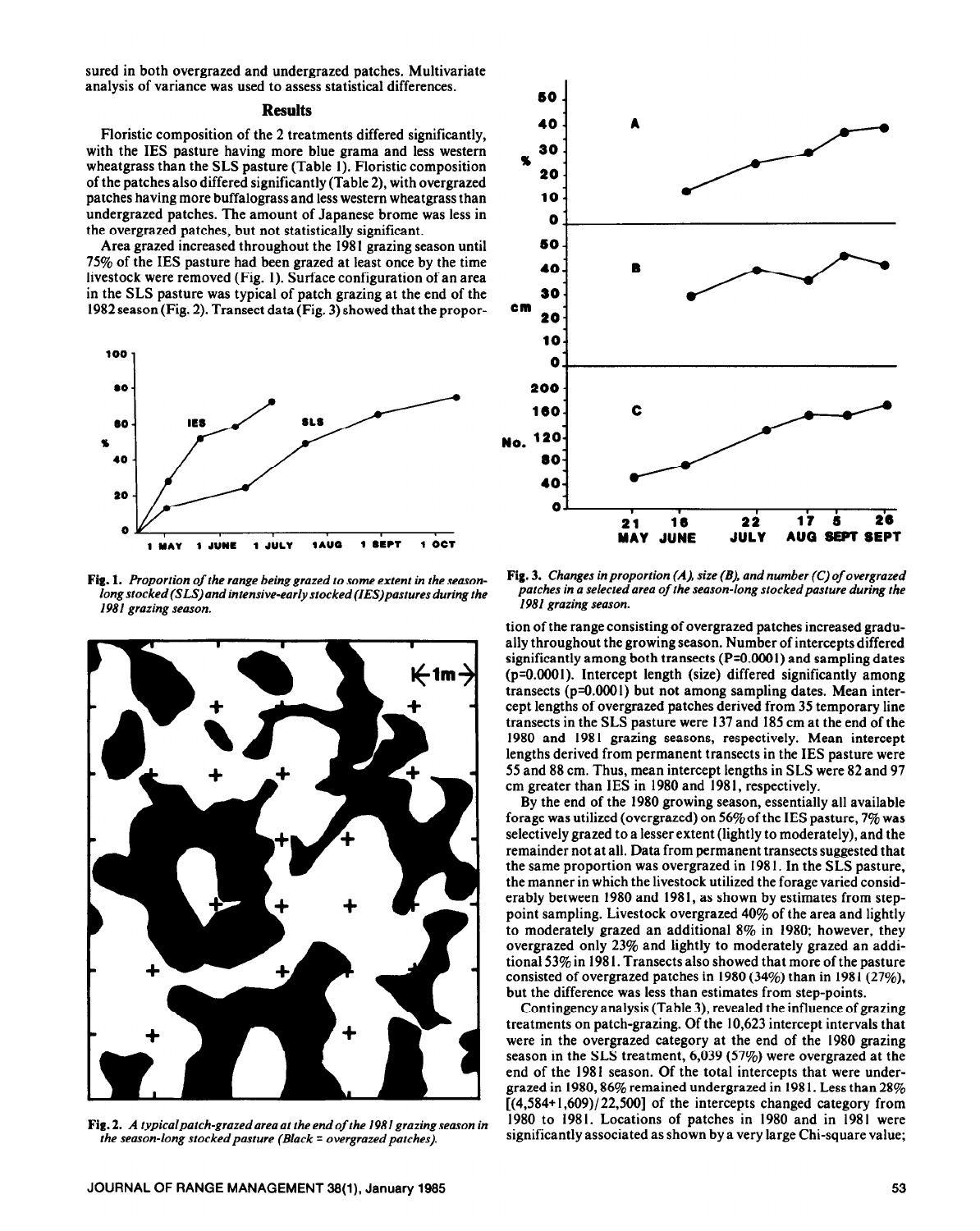Table 3. Chi-square (X<sup>2</sup>) contingency analysis and Coles index (C) of locations of overgrazed patches (OP) and undergrazed patches (UP) on transects in the season-long stocked (SLS) and intensive-early stocked (IES) pastures at the end of the 1980 and 1981 grazing season.

|                                              |       |                             |                        | 1980                   |                                |                      |                       |
|----------------------------------------------|-------|-----------------------------|------------------------|------------------------|--------------------------------|----------------------|-----------------------|
|                                              |       |                             | <b>SLS</b>             |                        |                                | <b>IES</b>           |                       |
|                                              |       | <b>OP</b>                   | UP                     | total                  | <b>OP</b>                      | <b>UP</b>            | total                 |
| <b>CONTRACTOR</b><br><b>OP</b><br>1981<br>UP | total | 6039<br>4584<br>10623       | 1609<br>10268<br>11877 | 7648<br>14852<br>22500 | 3677<br>4425<br>8102           | 4442<br>5456<br>9898 | 8119<br>9881<br>18000 |
|                                              |       | $X^2 = 4686.0$<br>p < 0.005 | $C = 0.60$             |                        | $X^2 = 0.4609$<br>$p = 0.5029$ |                      | $C = 0.005$           |

|  |  |  |  |  |  |  |  |  |  | Table 4. Average height (cm) of plant species in patches in the season-long stocked (SLS) pasture at the end of the 1981 grazing season. |
|--|--|--|--|--|--|--|--|--|--|------------------------------------------------------------------------------------------------------------------------------------------|
|--|--|--|--|--|--|--|--|--|--|------------------------------------------------------------------------------------------------------------------------------------------|

| patches                   | blue grama   | buffalograss | western wheatgrass | Japanese brome | other species |
|---------------------------|--------------|--------------|--------------------|----------------|---------------|
| overgrazed<br>undergrazed | ٠. .<br>13.3 | 4.4<br>9.4   | ч.,<br>21.1        | . v. l<br>13.8 | 4.8<br>13.0   |
| $p(H_o:UP-OP=O)$          | 0.001        | 0.001        | 0.001              | 0.020          | 0.020         |

Table 5. Selected soil properties for overgrazed and undergrazed patches in the season-long stocked pasture. No differences (p>0.05) for all properties **between patches.** 

|                     | horizons       | рH   | kg/ha | kg/ha<br>K | %<br>O.M. | %<br>NH <sub>3</sub> | %<br>NO <sub>3</sub> | %<br>sand | %<br>silt | %<br>clay |
|---------------------|----------------|------|-------|------------|-----------|----------------------|----------------------|-----------|-----------|-----------|
|                     | $A_1$          | 7.17 | 18.12 | 1073.3     | 3.20      | 5.00                 | 1.77                 | 5.11      | 54.56     | 40.33     |
| overgrazed patches  | B <sub>2</sub> | 7.30 | 15.69 | 1231.2     | 1.53      | 4.70                 | 0.97                 | 3.44      | 47.89     | 48.67     |
|                     | B <sub>3</sub> | 7.35 | 45.93 | 1203.2     | 0.90      | 4.15                 | 1.00                 | 4.00      | 52.16     | 43.84     |
|                     | C              | 8.00 | 31.74 | 1176.7     | 0.63      | 2.90                 | 0.77                 | 4.89      | 52.27     | 43.34     |
|                     | $A_1$          | 7.13 | 15.69 | 1112.5     | 3.60      | 5.33                 | 2.53                 | 5.44      | 52.78     | 41.78     |
| undergrazed patches | B <sub>2</sub> | 7.20 | 12.69 | 1185.0     | 1.37      | 4.40                 | 1.80                 | 3.22      | 47.78     | 49.00     |
|                     | B <sub>3</sub> | 7.35 | 43.13 | 1177.5     | 0.95      | 3.40                 | 1.00                 | 5.00      | 50.00     | 45.00     |
|                     | С              | 7.93 | 29.13 | 1197.3     | 1.10      | 2.77                 | 1.07                 | 5.33      | 52.33     | 42.34     |

a positive Cole's index indicated that most patches were found in similar locations. In contrast, most patches in the IES pasture were not maintained in the locations from 1980 to 1981 (Table 3).

Average height of plants in the SLS pasture differed significantly between overgrazed 4.6 cm (1.8 in.) and undergrazed 13.0 cm (5. I in.) patches at the end of the 1981 grazing season (Table 4). These estimates helped define the contrasting terms of overgrazed and undergrazed. Biomass of overgrazed patches [701.2 kg/ ha (625.7 lb/acre)] and undergrazed patches [2459.0 kg/ ha (2,194.9 lb/acre)] also differed significantly (p=0.001). Bulk density of soils of overgrazed patches was 1.13  $g/cm^3$ , and 1.10  $g/cm^3$  for undergrazed patches. No significant differences in selected soil properties were found between overgrazed and undergrazed patches (Table 5).

#### **Discussion**

At the beginning of the grazing season, the steers grazed only certain areas simply because there was more forage available than they could consume. Patches that were grazed at the beginning of the grazing season were regrazed repeatedly whereas the remainder of the range was virtually ignored by the steers. Persistent grazing of patches resulted in overgrazed patches where nearly all available forage was consumed. Because the remainder of the range was growing rapidly, patch-grazed areas became conspicuous as the season progressed. This represents a positive feedback system, where the lack of vegetative residue and presence of succulent regrowth encourages reutilization of the overgrazed patches. Whether areas became overgrazed or not depended mostly on which areas were grazed at the beginning of the grazing season. This in turn, was influenced most by the grazing history of the pasture.

Undergrazed patches discernible at the end of the grazing season in the SLS pasture were reestablished the following year, whereas those in the IES pasture were not. That was because the IES pasture had a more uniform vegetative cover at the beginning of the grazing season that the SLS pasture, due to late-season rest the previous year. Uniformity resulted in grazing behavior of steers being less affected by the distribution of patches of the previous year. Eventually, this results in the utilization of the range being more evenly dispersed under intensive-early stocking.

Seasonal differences in vegetation cause changes in availability of preferred forage, (Hanley and Brady 1977, Uresk and Rickard 1976, Kamstra 1973, Sims et al. 1971), which, in turn, cause livestock to modify their grazing behavior (Holechek et al. 1982, Arnold and Dudzinski 1978, Willms and McLean 1978, Chacon and Stobbs 1976, Galt et al. 1969, Cook and Harris 1968, Arnold et al. 1966). Regrowth on overgrazed patches early in the season was apparently adequate to meet livestock requirements, but as productivity of regrowth on overgrazed patches slowed, the steers were forced to graze elsewhere. They did this in 2 different ways, by grazing only the tops of the plants in previously ungrazed areas and by starting additional overgrazed patches rather than enlarging those already established. Weaver and Tomanek (1951) likewise found that under season-long use, the tops of undergrazed patches were grazed later in the season, but that overgrazed patches were enlarged and eventually merged together 1eaving"roughs and relict bunches" (undergrazed patches) occurring only occasionally. In our study, it was primarily in the IES pasture that overgrazed patches eventually became so interconnected that only isolated patches of undergrazed forage remained.